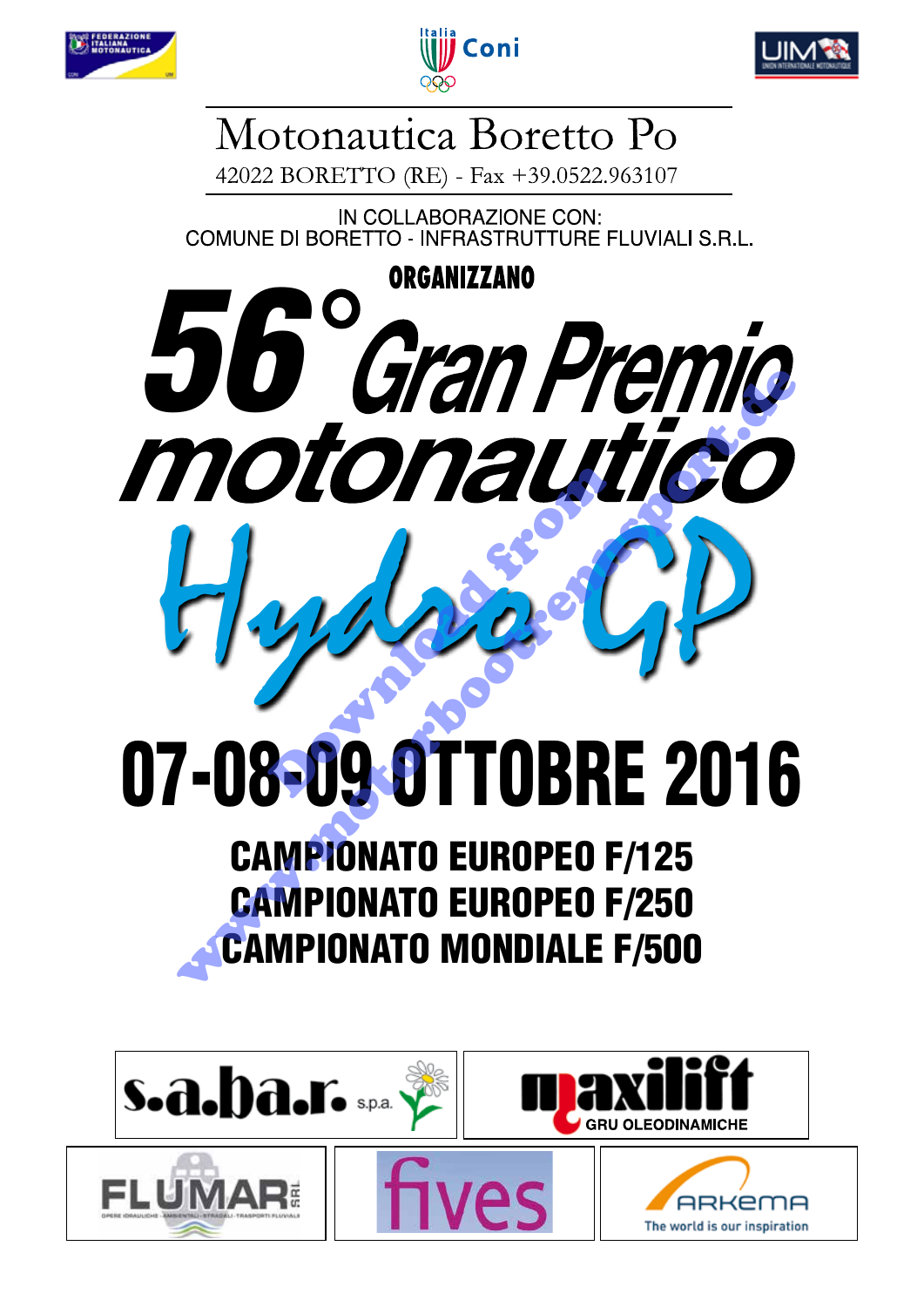# **AVAN PROGRAMMA GARA DI BORETTO 07 - 08 - 09 OTTOBRE 2016 TIME SCHEDULE BORETTO RACE 07 - 08 - 09 OCTOBER 2016**

## **VENERDI' - FRIDAY 07.10.16**

Verifiche amministrative tecniche dalle ore 14,30 alle 18,30 Administratives and tecnical scrutineering from 14,30 pm to 18,30 pm

## **SABATO - SATURDAY 08.10.16**

Verifiche amministrative / Administrative scrutineering Piloti F/125 - F/250 - F. 500 **by F/250** - F. 500 **cm** to 8.45 am to 8.45 am to 8.45 am to 8.45 am to 8.45 am to 8.45 am to 8.45 am to 8.45 am to 8.45 am to 8.45 am to 8.45 am to 8.45 am to 8.45 am to 8.45 am to 8.45 am to

Riunione piloti classe F/125 - F/250 - F. 500 Driver meeting F/125 - F/250 - F. 500 ore 9,00 / from 9,00 am

| Prove cronometrate F/125 - Timed trials F/125 |                                       | dalle ore 14,00 alle 14,45 / fi  |      |
|-----------------------------------------------|---------------------------------------|----------------------------------|------|
| Prove cronometrate F/250 - Timed trials F/250 | dalle ore 14,45 alle 15,00 / fi       |                                  |      |
| Prove cronometrate F/500 - Timed trials F/500 |                                       | dalle ore 15,00 alle 16,00 / fr  |      |
| Ore 16,15 / at 16,45 pm                       | 1° manches F/125 / 1st. manches F/125 | giri 8 / 8 laps<br><b>km.</b> 12 | circ |
| Ore 16,45 / at 17,15 pm                       | 1° manches F/250 / 1st. manches F/250 | giri 8 / 8 laps<br>km. 12        | circ |
| Ore 17,15 / at 17,45 pm                       | 1° manches F/500 / 1st. manches F/500 | giri 8/8 laps<br>km. 12          | circ |
|                                               |                                       |                                  |      |
|                                               |                                       | DOMENICA - SUNDAY 09.10.16       |      |
|                                               |                                       |                                  |      |
| Riunione piloti classe F/125 - F/250 - F. 500 |                                       |                                  |      |
| Driver meeting F/125 - F/250 - F. 500         |                                       | ore 9,00 / from 9,00 am          |      |
|                                               |                                       |                                  |      |

### **DOMENICA - SUNDAY 09.10.16**

| Driver meeting F/125 - F/250 - F. 500                                                                                                                                                                                |                                       |                 | ore 9,00 / from 9,00 am                                |                                                                                                                                                                            |  |
|----------------------------------------------------------------------------------------------------------------------------------------------------------------------------------------------------------------------|---------------------------------------|-----------------|--------------------------------------------------------|----------------------------------------------------------------------------------------------------------------------------------------------------------------------------|--|
| Prove libere F/125 - Free trials F/125                                                                                                                                                                               |                                       |                 | dalle ore 9,30 alle 10,15 / from 9,30 am to 10,15 am   |                                                                                                                                                                            |  |
| Prove libere F/250 - Free trials F/250                                                                                                                                                                               |                                       |                 | dalle ore 10,15 alle 11,00 / from 10,15 am to 11,00 am |                                                                                                                                                                            |  |
| Prove libere F/500 - Free trials F/500                                                                                                                                                                               |                                       |                 | dalle ore 11,00 alle 12,00 / from 11,00 am to 12,00 pm |                                                                                                                                                                            |  |
| Prove cronometrate F/125 - Timed trials F/125<br>Prove cronometrate F/250 - Timed trials F/250<br>Prove cronometrate F/500 - Timed trials F/500                                                                      |                                       |                 |                                                        | dalle ore 14,00 alle 14,45 / from 14,00 pm to 14,45 pm<br>dalle ore 14,45 alle 15,00 / from 14,45 pm to 15,00 pm<br>dalle ore 15,00 alle 16,00/ from 15,00 pm to 16,00 pm  |  |
| Ore 16,15 / at 16,45 pm                                                                                                                                                                                              | 1° manches F/125 / 1st. manches F/125 | giri 8 / 8 laps | km. 12                                                 | circuito mt .1500 / circuit mt. 1500                                                                                                                                       |  |
| Ore 16,45 / at 17,15 pm                                                                                                                                                                                              | 1° manches F/250 / 1st. manches F/250 | giri 8 / 8 laps | km. 12                                                 | circuito mt .1500 / circuit mt. 1500                                                                                                                                       |  |
| Ore 17,15 / at 17,45 pm                                                                                                                                                                                              | 1° manches F/500 / 1st. manches F/500 | giri 8/8 laps   | km. 12                                                 | circuito mt .1500 / circuit mt. 1500                                                                                                                                       |  |
|                                                                                                                                                                                                                      | DOMENICA - SUNDAY 09.10.16            |                 |                                                        |                                                                                                                                                                            |  |
| Riunione piloti classe F/125 - F/250 - F. 500<br>Driver meeting F/125 - F/250 - F. 500<br>Prove libere F/125 - Free trials F/125<br>Prove libere F/250 - Free trials F/250<br>Prove libere F/500 - Free trials F/500 |                                       |                 | ore 9,00 / from 9,00 am                                | dalle ore 10,00 alle 10,30 / from 10,00 am to 10,30 am<br>dalle ore 10,30 alle 11,00 / from 10,30 am to 11,00 am<br>dalle ore 11,00 alle 11,45 / from 11,00 am to 11,45 am |  |
| Ore 14,00 / at 14,30 am                                                                                                                                                                                              | 2° manches F/125 / 2nd. manches F/125 | giri 8 / 8 laps | km. 12                                                 | circuito mt .1500 / circuit mt. 1500                                                                                                                                       |  |
| Ore 14,30 / at 15,00 pm                                                                                                                                                                                              | 2° manches F/250 / 2nd. manches F/250 | giri 8 / 8 laps | km. 12                                                 | circuito mt .1500 / circuit mt. 1500                                                                                                                                       |  |
| Ore 15,00 / at 15,30 pm                                                                                                                                                                                              | 2° manches F/500 / 2nd. manches F/500 | giri 8 / 8 laps | km. 12                                                 | circuito mt .1500 / circuit mt. 1500                                                                                                                                       |  |
| Ore 15,30 / at 16,00 pm                                                                                                                                                                                              | 3° manches F/125 / 3nd. manches F/125 | giri 8 / 8 laps | km. 12                                                 | circuito mt .1500 / circuit mt. 1500                                                                                                                                       |  |
| Ore 16,00 / at 16,30 pm                                                                                                                                                                                              | 3° manches F/250 / 3rd. manches F/250 | giri 8 / 8 laps | km. 12                                                 | circuito mt .1500 / circuit mt. 1500                                                                                                                                       |  |
| Ore 16,30 / at 17,00 pm                                                                                                                                                                                              | 3° manches F/500 / 3rd. manches F/500 | giri 8 / 8 laps | km. 12                                                 | circuito mt .1500 / circuit mt. 1500                                                                                                                                       |  |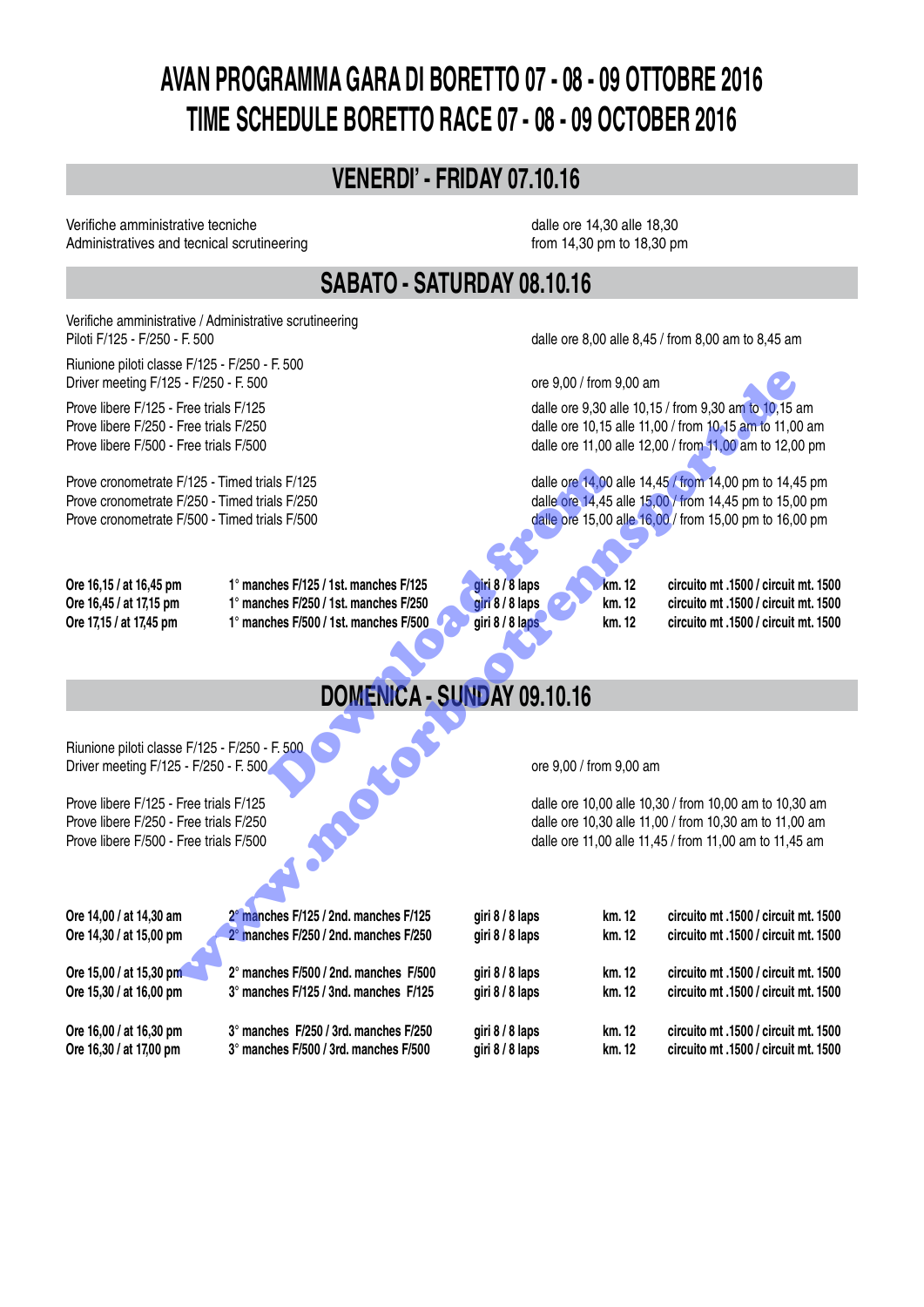#### OFFICINE MECCANICHE A DISPOSIZIONE:

- Ditta Cagnolati Alberto Via Zani, 9 42022 BORETTO (RE) Tel. 0522.965205
- Motonautica Boretto Po Via Argine Cisa, 9 42022 BORETTO (RE)

#### OSPEDALE ALLERTATO:

- Ospedale di Guastalla Centralino Tel. 0522.837111 Pronto Soccorso Tel. 0522.825825
- Servizio durante la Manifestazione: C.R.I. Sez. Guastalla Tel. 0522.824166 825818
- Croce Azzurra di Poviglio Tel. 0522.960226
- Elisoccorso Ospedale Maggiore di Parma

#### - MOTEL GIGLIO VIA GERBOLINA, 1/A - VIADANA (MN) - TEL. 0375.780340 (PREZZO CONVENZIONATO / PRICE IN ACCORDANCE SINGLE ROOM EURO 50 - DOUBLE ROOM EURO 65 - TRIPLE ROOM EURO 90) HTTP://WWW.HOTELMOTELGIGLIO.COM/ - MAIL: HOTELMOTELGIGLIO@OUI.IT

### ALBERGHI NELLE VICINANZE - HOTELS IN NEIGHBORHOOD:

- Bed & Breakfast "Da Luisa" Via P. Saccani, 58 Boretto (RE) Tel. 0522.964807
- Hotel Ristorante "POLI" Via Puccini n.1 42024 CASTELNOVO SOTTO Tel. 0522.683168 683169 Km.12 da Boretto
- Albergo LIGABUE P.zza IV Novembre, 6 42044 Gualtieri (RE) Tel. 0522.186060
- Hotel BRIXELLUM Via Cavallotti, 58 BRESCELLO TEL. 0522. 686127
- Hotel LA SONRISA Via Romana, 114 POVIGLIO Tel. 0522.969197
- Albergo GREEN HOTEL Via Parma, 144 POVIGLIO Tel. 0522.968950 Km.8 da Boretto
- Albergo Ristorante "LA TAVERNETTA" Sorbolo Levante di BRESCELLO Tel. 0522.680848 Km.9 da Boretto
- Albergo del Po Trattoria del Pesce BORETTO Tel. 0522.965002 348.3524663- Km.1 da Boretto
- Locanda "Peppone" Via Argine Molino 42041 BRESCELLO Tel. 0522.962203
- Hotel "Don Camillo" Via Cisa, 60 42041 BRESCELLO Tel. 0522.962167

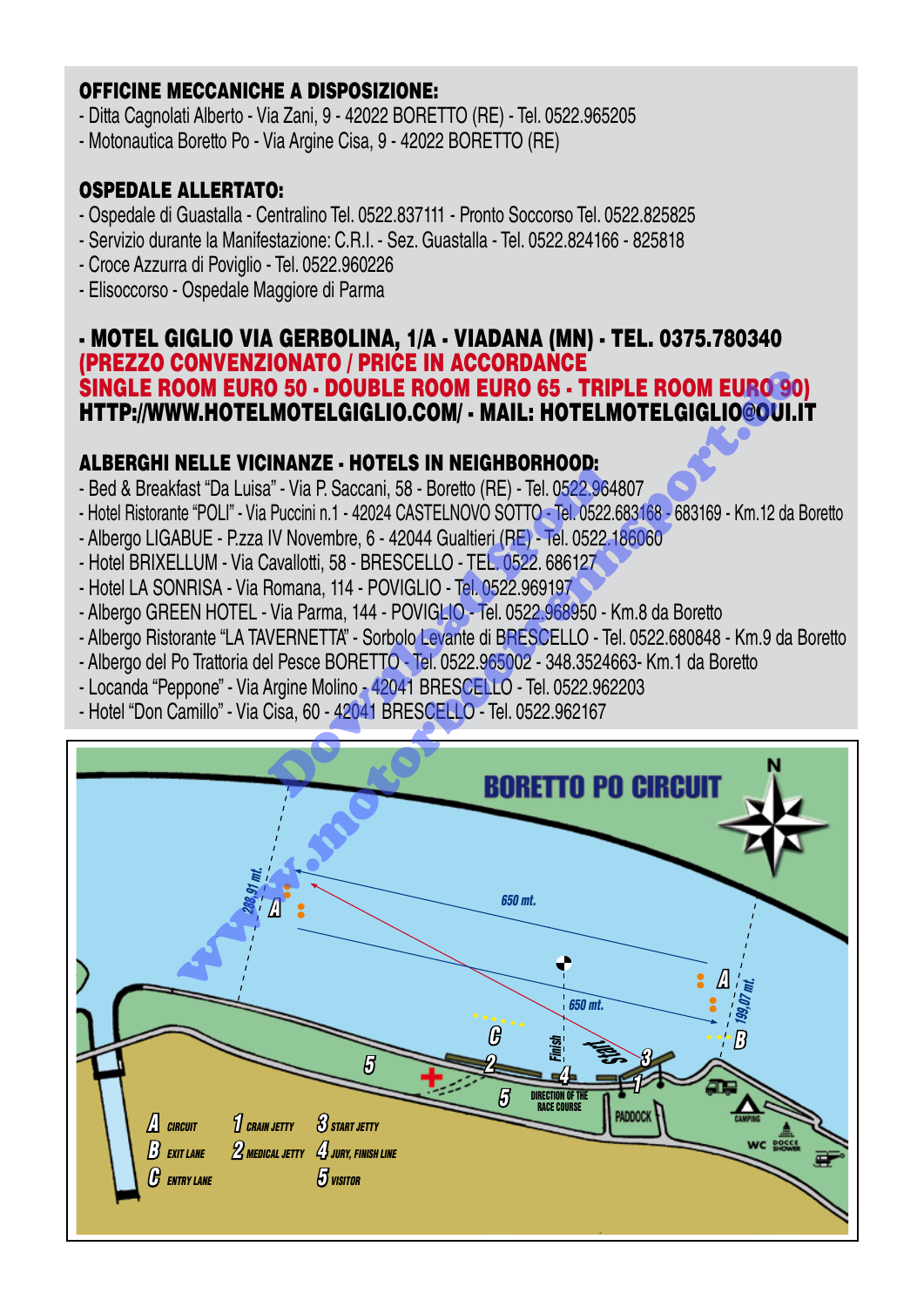#### **October 07-08-09 - 2016**

#### **Sect. 1 - Definition And Organisation**

The "Boretto Po" Motor-Boat organization is going to organize the 56Th Motor Boat Gran Prix, valid for the Classes F/125, F/250, European Championship, F/500 World Championship. The organizing committee's offices are located in Argine Cisa, 9 - Boretto (RE) - fax. +39.0522.963107

#### **Sect. 2 – Classes and Titles**

The races will be held in the following classes: World Championship in class F.500 3 heats for 8 laps – 12 Km<br>European Championship in class F.125 3 heats for 8 laps – 12 Km European Championship in class F.125 European Championship in class F.250 3 heats for 8 laps – 12 Km

#### **Sect. 3 – Date and venue**

The races will take place on **October 07-08-09 - 2016** in Boretto Po. Address of the venue: Via Argine Cisa, 9 – 42022 Boretto (RE)- Italy

#### **Sect. 4 - Circuit, Departure And Finishing Line**

The races will be carried out on a circuit, 1,500 meters long, for the classes F/125, F/250, European Championship, F/500 World Championship, as shown in the diagram, for all classes.

The finishing line buoy, black and white and stopped by a flag, is part of the circuit as well therefore it has to be left on your left. All circuit race buoys are in orange colour.

The starting signal will be given by a traffic light (standing start with engine off). Start will take place when the double red light goes off. In case of a stop during the trials, restart will make in accordance with U.I.M. regulations.

Race course is registered for 18 boats. If entries exceed this number, there will be two qualification heats and a repechage heat.

The price for one buoy is euro 200,00 (UIM Rules 202.044)

#### **Sect. 5 – Entries**

To be send to: MOTONAUTICA BORETTO PO Via Argine Cisa, 9 42022 BORETTO (RE)-Italy fax +39 0522 963107 - e-mail: motonautica.borettopo@virgilio.it And Finishing Line<br>
on a circuit, 1,500 meters long, for the classes F/12!<br>
s shown in the diagram, for all classes.<br>
and white and stopped by a flag, is part of the circuit<br>
are in orange colour.<br>
en by a traffic light (s plemation cases F.250<br>
We place on October 07-08-09 - 2016 in Boretto Po.<br>
We place on October 07-08-09 - 2016 in Boretto Po.<br>
Several cases F/125, P/250, European Champing Line<br>
e carried out on a circuit, 1,500 meters lo

#### **Limit date for entries: September 9 - 2016**

Drivers of the classes F.500 –  $F.125 - F.250$  – are exempted from the entry fee Entries of foreign participants must be authorized by their National Authority (with stamp/signature on the entry form).

#### **Sect. 6 - Minimum age of competitors**

The minimum age of driver is 16 years in International races.

#### **Sect. 7 - Administrative And Technical Verifications**

The administrative and technical verifications will be carried out near the haulage park as written in the programme and timetable.

Friday **October, 7 - 2016 from 14.30 to 18.30** Saturday October, 8 - 2016 from 8.00 to 8.45 Prior to the start of practicing, every boat including engine must be presented to the technical inspection. All drivers must receive their documents in the race office and present the following documents personally:

- driver licence or first licence valid for the year 2016
- nomination of minimum of 3 assistants

The following must be presented for the boat inspection (the driver must come personally):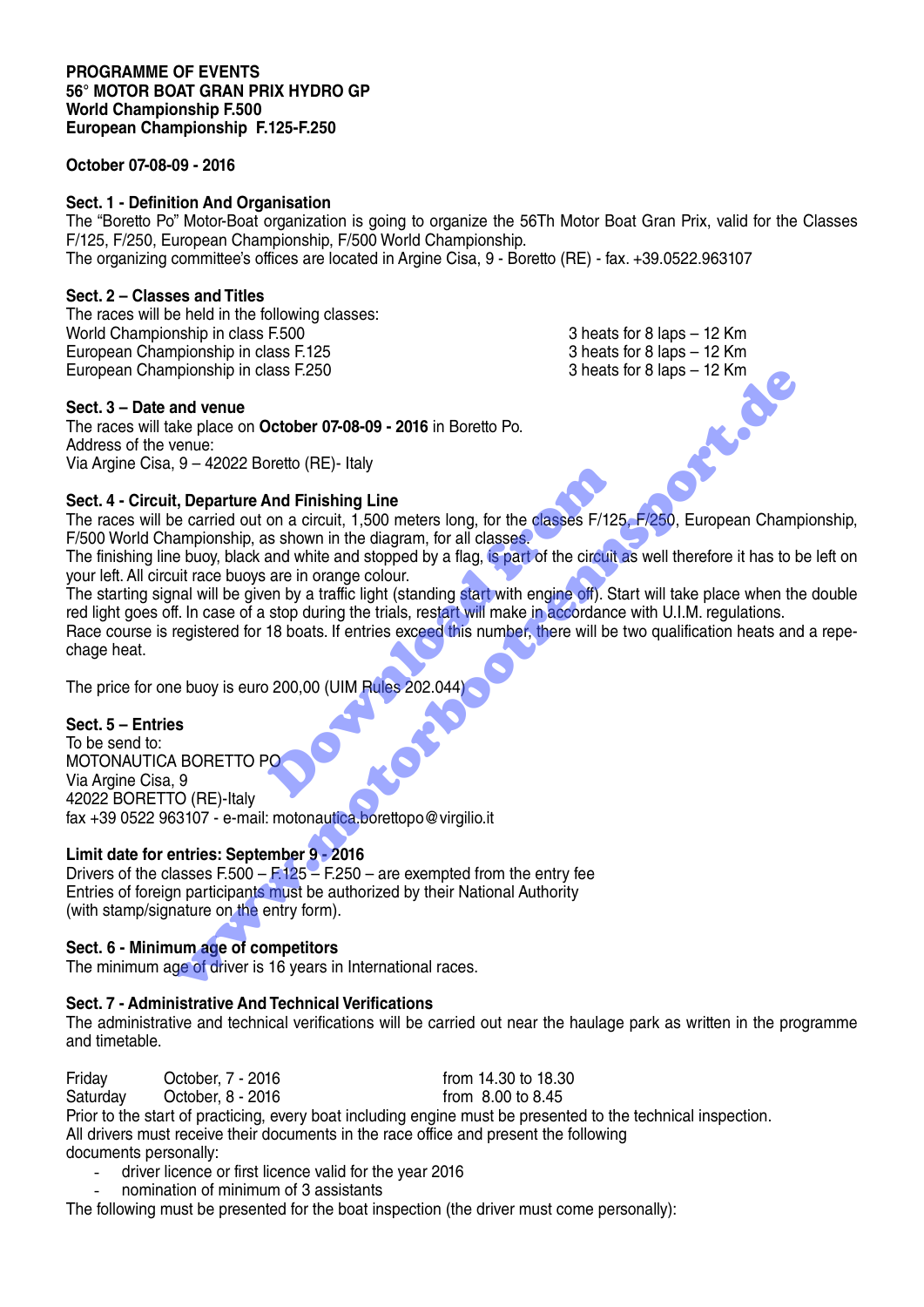- licence for 2016
- valid measurement certificate
- life jacket (UIM Rules 205.06)
- protection helmet (UIM Rules 205.07)
- clothing protection (UIM Rules 205.11)
- turtle test for cockpit classes

Fuel according to UIM Rules 508

Be informed that all drivers who will be in the pit-area on october 07/10/2016 must have the administrative and technical scrutineering on that day.

Any person aboard any boat taking part in races must wear a helmet which complies with the SNELL, FIA or ECE22- 05 helmet standards in accordance with the list available on the UIM website. At least the upper 50 % (area) must be of bright orange, bright red, bright yellow or bright intemational orange color. It is highly recommended that these colors are fluorescent, especially in non-cockpit boats so they can be clearly visible in the water. The wearer is entirely responsible for the efficiency, including the fitting, of his helmet. All organisers should repeat this rule in any relevant issued documents, written or verbal. Each National Authority may request that their nationals wear a helmet of a type (Full face or open face) laid down in their own national rules, while still conforming fully to rule 205.07. No image recording device, however small, may be attached to helmets.

The driver card, given to every driver for registration in the race-office, shall be handed over to the scrutineers who will keep it. After an accident (practice, race) the crashed boat must be presented to the technical officers again. Drivers are at all times responsible for the condition of their boats (hull, motor, accessories, equipment etc.) It is not allowed to take part in any practice session or race before the pre race inspection (UIM Rules 502).

#### **Sect. 8 – Start numbers**

The type and size of the numbers must comply with the regulations of the UIM Rules art. 206.02

Competitors will be informed of their starting numbers with the entry confirmation.

The organizer will try to give every competitor his own permanent starting numbers. If two or more drivers have the same number, it will be changed as described in UIM rules art. 206.02.

#### **Sect. 9 - Insurance**

#### For World and European Championship

The insurance of the race, including civil responsibility (R.C.) as per Italian law and "haulage and launch", is charged to the FIM. Foreign drivers are bound to pay to FIM, through the personnel at the Race Secretariat, the amount of Euro 90,00 intended as assurance expenses refund to guarantee the third party Civil Responsability cover, for which the FIM has already provided to make the relevant extension. A signed receipt will be released to the interested drivers. nable for the condition of their boats (hull, motor, accompany practice session or race before the pre-race inspection and present in the energy competitor his own permanent starting numbers with the energy confirmation ev documents, written or verbal. Each National Authority may request that their nationals wear a<br>ce or open face) laid down in their cown rational rules, while still conforming fully to the 205.0<br>dyer to every griven the reav

All of pilots (Italians and foreigners) at the time of the administrative checks, should sign the "Race Organizer Liability Form", under penalty of not participation to the competition.

#### **Sect. 10 - Qualification of the Competitors**

In order to be admitted to the contest, competitors must have the documents prescribed by U.I.M. regulations.

#### **Sect. 11 - Communications And Official Timing**

All official committe communications and timing will be displayed at the haulage park, at the jury tribune, and in the organizing committe office.

#### **Sect. 12 - Fuel**

Teams shall buy and bring the fuel themselves.

Fuel will be checked and tested during the event by the technical Committee according to the UIM rules. Fuel based on alcohol according to the UIM Regulation.

#### **Sect. 13 - Trials**

The trials on the circuit wili be carried out as shown in the programme and timetable.

#### **Sect. 14 – Protest**

Only a driver may protest against facts pertaining only the races in which he takes part. All protest must be writing – type writing or hand written in printed characters in English. Protest fee: euro 80,00. Protest times: Against the inspection: 1 hour after finishing the scrutineering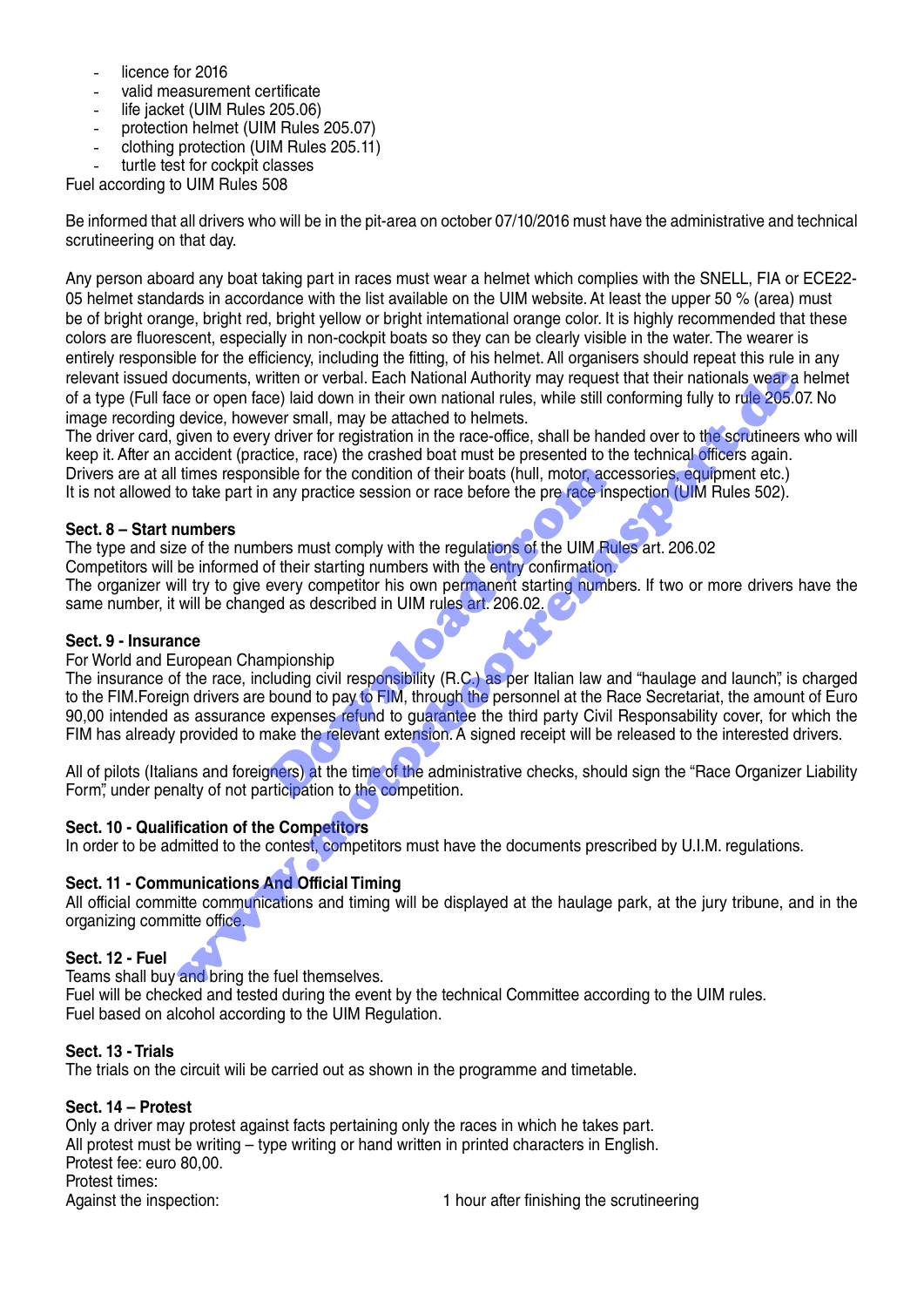Against scoring: 1 hour after posting the result list Against the yellow card: 1 hour after posting the result list

Against incidents during the race: 1 hour after finishing the concerned race

Collective protest and protest against timekeeping are inadmissible.

#### **Sect. 15 - Responsibilities**

The competitors, the drivers and also any other person belonging to the organization of the event, by merely having been enrolied and taking part in the contest, recognise and declare to relieve the organization, club and personnel, from any liabilities for whathever accidents and/or damages could happen during the event to themselves, to things and to third parties that, independently from the proceeding of the trials and/or the races. They recognise the FIM as the only body to settle any dispute.

#### **Sect. 16 - Safety Rules**

Be informed that as far from 1/1/2016 the national and international races Formula 2-Formula 4 and Formula 500, which will be run on the Italian national territory, must foresee the obligation of using HANS DEVICE or, alternatively SIMPSON HYBRID collar or NECKSGEN-REV device. The driver who will not wear one of the above mentioned collars, could not be admitted to the race. n on the Italian national territory, must toresee the obligation of using HANS DEVICE or, alternation and the race.<br>
Fill collar or NECKSGEN-REV device. The driver who will not wear one of the above menties<br>
admitted to th

As far as weight, dimensions and characteristics of F.500 safety cockpit are concerned, the UIM rules will be applied.

Pleare bear in mind that the HANS DEVICE is mandatory, as mentioned above.

#### **Sect. 17 - Timing Service**

The timing service will be done by the F.I.C. of Reggio Emilia.

#### **Sect. 18- Drivers Meeting**

According to U.I.M. regulations, any drivers who is not present at the scheduled Drivers' meeting cannot participate in the race. Travelmoney<br>
Travelmoney<br>
European Chemical State part in the driver briefings. The<br>
Double of the race competitions will be awarded with cups are<br>
European Chemicanship: in accordance with LIIM<br>
European Chemicanship: in

Every participant of the different classes must take part in the driver briefings. These will be hend in the paddock:

| Saturday | October 8 - 2016 |                  |
|----------|------------------|------------------|
| Sunday   | October 9 - 2016 | <b>from 9.00</b> |
|          |                  |                  |

#### **Sect. 19 – Prizes, Prize and Travelmoney**

Prizes: The first three places of the race competitions will be awarded with cups and prizes. **Travelmoney** 

For the Classes F/125, F/250, European Championship: in accordance with UIM Rules 108.02

For the class F/500 World Championship: in accordance with U.I.M. F.500 Rules-item 8.

Further to a recent Italian Law, as from year 2016 it is strictly forbidden to pay cash prize and travel money.

Prize and travel money (classes in which they are foreseen) will be paid through bank transfer between the Tuesday or Wednesday following the race.

Drivers are kindly invited to duly fill in any part of the attached entry form.

#### **Sect. 20 - Drivers Logistics**

Regarding lodging for drivers' teams and other personnel, drivers and/or clubs are invited to contact directly the locations and places chosen.

For this purpose a list of hotels in Boretto and sourrounding area is enclosed.

#### **Sect. 21 - Haulage Park**

Each area can be occupied from 09,00 a.m. to Friday october 7, 2016 until 21,00 p.m. of Sunday october 9, 2016. Any arrivals planned for Thursday october 6, 2016 must be notified within october 3, 2016. All drivers must follow the indications on site to get to their dedicated area where they will find personnel authorized to assign the appointed pits and must occupy absolutely only their assigned area. A reserved parking area will also be available near the haulage park for any other needs. lf forbidden to park out of this area.

For safety-reasons camping however in the box area is strictly prohibited at the named days and times. For what not expressly hereby written, pleas see the U.I.M. rules.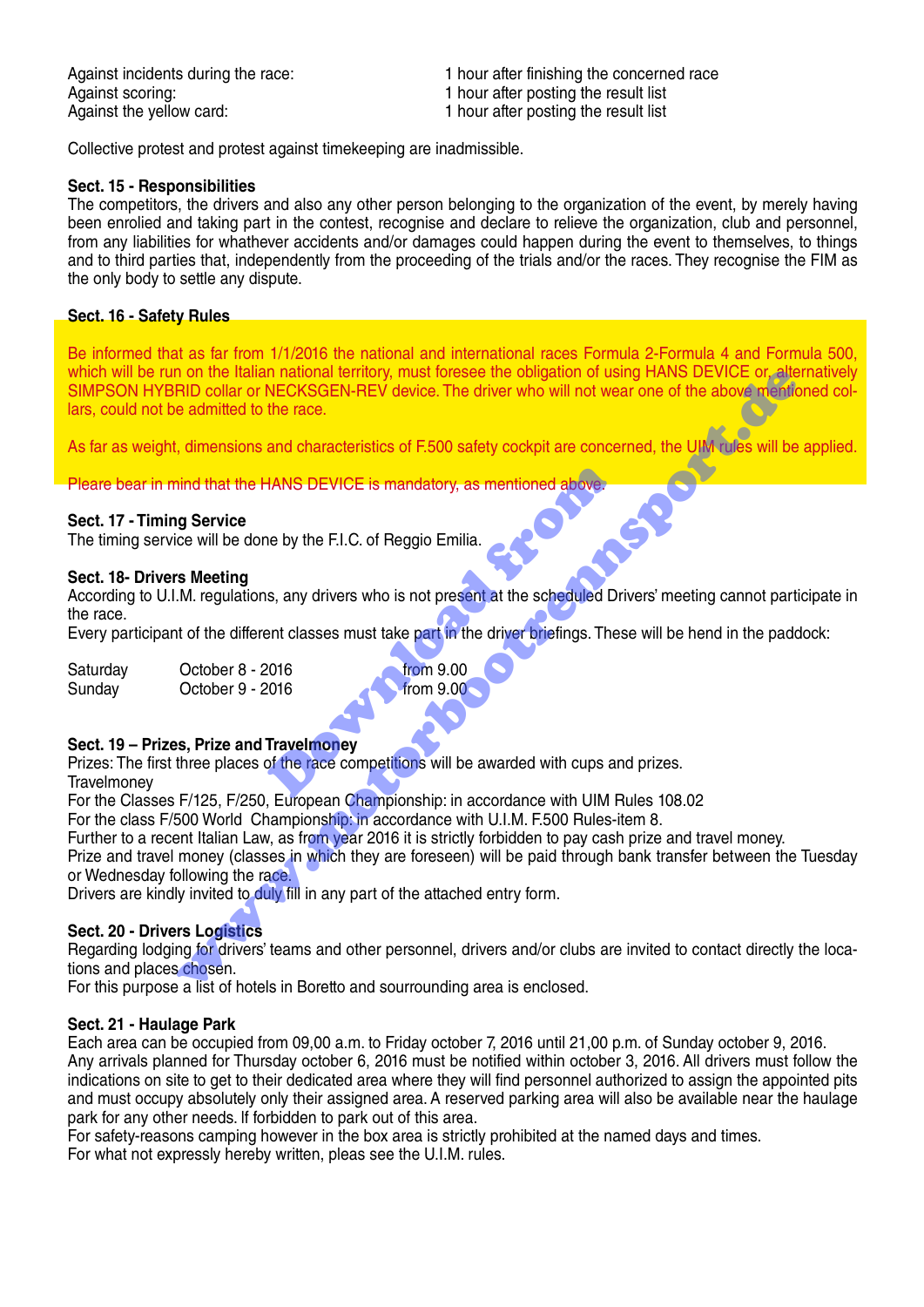

# Trofeo "LEONARDO MAZZOLI" 07-08-09 Ottobre 2016 **OFEO "LEONARDO MAZZ"**<br> **OFEO "LEONARDO MAZZ"**<br> **OFFOS-09 Ottobre 2010**<br>
LEONARDO MAZZOLI, perito nel Lago di Paola<br>
LEONARDO MAZZOLI, perito nel Lago di Paola<br>
corsa O/350 cc., ma il Comitato Organizzatore lo<br>
viso all'at

#### **Regolamento**

- Il "TROFEO" è stato istituito dalla Associazione Motonautica Boretto Po. E' dedicata alla memoria del plurititolato "Pilota del Po", LEONARDO MAZZOLI, perito nel Lago di Paola nel 1972.

- E' riservato al fuoribordo corsa O/350 cc., ma il Comitato Organizzatore lo può attribuire ad una altra classe internazionale previo avviso all'atto della programmazione del Calendario Motonautico.

- Il Trofeo "LEONARDO MAZZOLI" è annuale e può essere organizzato solo sul fiume Po da una Associazione che abbia la propria sede sul fiume stesso.

- Nel 2016 la Motonautica Boretto Po lo organizza a Boretto per la classe F/125.

- La gara si svolge su un circuito di m.1500 da ripetersi 8 volte pari a Km. 12 su 3 prove e la classifica finale viene effettuata per somma di punti ottenuti nelle 3 manches. In caso di parità si tiene conto del migliore tempo totalizzato.

- Un premio speciale verrà assegnato alla Nazione che avrà totalizzato il maggior punteggio con i tre piloti meglio piazzati nella classifica finale.

- Al pilota primo classificato verrà assegnato il Trofeo "LEONARDO MAZZOLI", al 2°, 3°, 4°, 5° classificati verrà assegnata una coppa.

#### **Directions**

- The Trophy has been instituted by the Boretto Po Motor Boating Association. It is dedicated in memory of the "Po Pilot" LEONARDO MAZZOLI who died in the Paola lake in 1972.

- The partecipation is admitted to out-board boats O/350, but the Organisation Committee can attribute it to another international class only if official entry forms are filled-in before the planning of the Motor Boating Calendar.

- The "MAZZOLI" Trophy takes place every year and can be organized only by a "PO MOTOR BOATING ASSOCIATION".

- In 2016 the Boretto Po Motor Boating Association set it up in Boretto Po for the F/125 class.

-The competition takes place on a 1500 m. circuit, which is to repeat 8 times, that is 12 km. in 3 trials and the final classification is effected adding the points gained during the 3 manches. In case of a parity on points the best time is considered.

- A special prize will be given to the Nation which has the best score with the three best pilots.

- The "MAZZOLI" Trophy will be given to the winner where as a cup will be delivered to the  $2^\circ$ ,  $3^\circ$ ,  $4^\circ$  and 5° performers.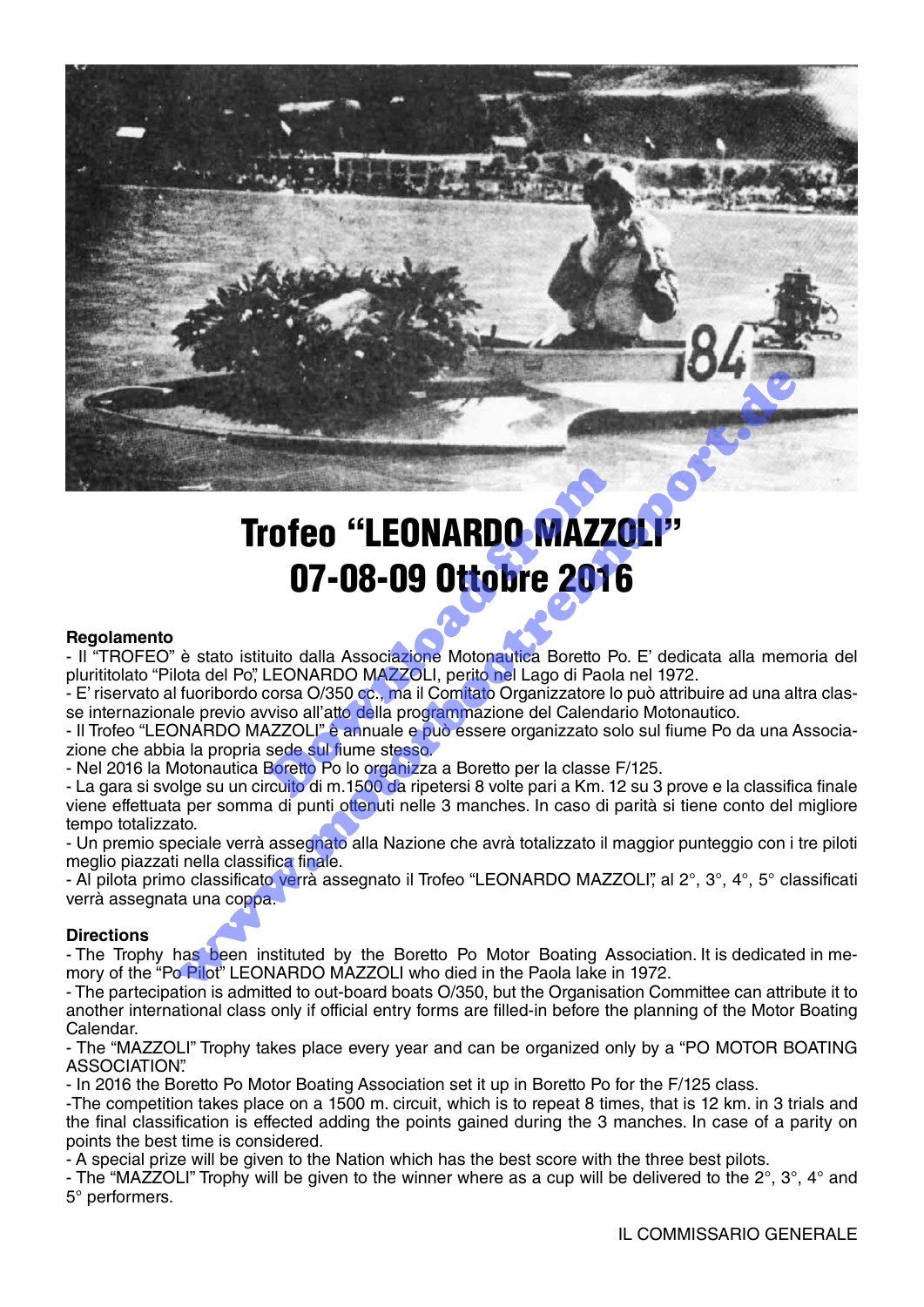# **MOTONAUTICA BORETTO PO**

Via Argine Cisa 9 - 42022 Boretto (RE)<br>Fax +39.0522.963107

E-mail: motonautica.borettopo@virgilio.it

|                                                                                                                                 | DOMANDA D' ISCRIZIONE<br>DEMANDE DE PARTECIPATION<br><b>REQUEST OF PARTICIPATION</b>                                                                                               |                                                                                                                                                                                                                                                                                      |                                                    |
|---------------------------------------------------------------------------------------------------------------------------------|------------------------------------------------------------------------------------------------------------------------------------------------------------------------------------|--------------------------------------------------------------------------------------------------------------------------------------------------------------------------------------------------------------------------------------------------------------------------------------|----------------------------------------------------|
|                                                                                                                                 | <b>SERIE</b><br><b>CLASSE</b><br><b>DIVISION</b><br><b>CATEGORIE</b><br><b>DIVISION</b><br><b>CATEGORY</b>                                                                         |                                                                                                                                                                                                                                                                                      |                                                    |
| PILOTA (PILOTE - DRIVER).                                                                                                       |                                                                                                                                                                                    |                                                                                                                                                                                                                                                                                      |                                                    |
| <b>COGNOME</b><br><b>NOM - SURNAME</b>                                                                                          |                                                                                                                                                                                    | <b>NOME</b><br>PRENOM - NAME                                                                                                                                                                                                                                                         |                                                    |
| <b>INDIRIZZO COMPLETO</b><br><b>ADRESSE - ADDRESS</b>                                                                           |                                                                                                                                                                                    |                                                                                                                                                                                                                                                                                      |                                                    |
| NR. DE COURSE - RACE NUMBER                                                                                                     | <b>NR. LICENCE</b>                                                                                                                                                                 | NR. DE JAUGE -                                                                                                                                                                                                                                                                       |                                                    |
| <b>DATA</b>                                                                                                                     |                                                                                                                                                                                    | <b>DATA</b>                                                                                                                                                                                                                                                                          |                                                    |
| <b>ASSOCIATION</b>                                                                                                              |                                                                                                                                                                                    |                                                                                                                                                                                                                                                                                      |                                                    |
| Meccanico (mechanic - mecanicien)                                                                                               |                                                                                                                                                                                    |                                                                                                                                                                                                                                                                                      |                                                    |
| <b>COGNOME</b><br><b>NOM - SURNAME</b>                                                                                          |                                                                                                                                                                                    | <b>NOME</b><br>PRENOM - NAME                                                                                                                                                                                                                                                         |                                                    |
|                                                                                                                                 |                                                                                                                                                                                    | SI PREGA DI ALLEGARE ALL'ISCRIZIONE ANCHE VS. RISULTATI NAZIONALI ED INTERNAZIONALI<br>YOU ARE KINDLY INVITED TO ENCLOSE AT YOUR REGISTRATION YOUR NATIONAL AND INTERNATIONAL CONQUESTS                                                                                              |                                                    |
| <b>DICHIARA:</b><br>- CHE I DATI SOPRA INDICATI SONO ESATTI.<br><b>JE DECLARE:</b><br>- QUE LES NONNEES CI-DESSUS SONT EXACTES. | - DI ATTENERSI AI REGOLAMENTI FIM E UIM E DEL COMITATO ORGANIZZATORE<br>RICONOSCENDO AL COMITATO ORGANIZZATORE PIENI POTERI PER RISOLVERE QUALSIASI DIVERGENZA.                    | - DI NON RICORRERE ALLA GIURISDIZIONE DI TRIBUNALI PER QUALSIASI DISCUSSIONE DERIVANTE DA INCIDENTI DI CORSA,                                                                                                                                                                        |                                                    |
| I DECLARE:                                                                                                                      | - ME CONFORNER AUX RÈGLEMENTS DE L'UIM E DE FIM ET DU RÈGLEMENTS DE COURSE.                                                                                                        | - DE CONNAITRE LE LOI ITALIENNE SUR L'ASSURANCE QUE NE RECONNAIT PAS L'ASSURANCE ETRANGER POUR LES COURSES                                                                                                                                                                           |                                                    |
| - THAT THE ABOVE DETAILS ARE CORRECT.                                                                                           | - THAT I WILL CONFORM TO THE RULES OF THE UIM AND OF THE FIM AND THE RULES OF RACE.<br>- TO KNOW THE ITALIAN INSURANCE LOW THAT DONT RECOGNIZE THE FOREIGN INSURANCE FOR THE RACE. |                                                                                                                                                                                                                                                                                      |                                                    |
| ,,,,,,,,,,,,,,,,,,,,,,,,,,,,,,,,,,,<br>DATA<br>DATE                                                                             |                                                                                                                                                                                    |                                                                                                                                                                                                                                                                                      | <b>FIRMA DEL PILOTA</b><br><b>SIGNATURE DRIVER</b> |
|                                                                                                                                 | othrewise it can be combine with the payment of _29,00                                                                                                                             | Le domande d'iscrizione dovranno pervenire, come da Regolamento, entro 10 gg prima della manifestazione;<br>in caso contrario l'iscrizione dovrà essere correlata dal versamento di _ 29,00.<br>The request of partecipation can arrived, conform rules, 10 days before competition; |                                                    |

## Download from: www.motorbootrennsport.de